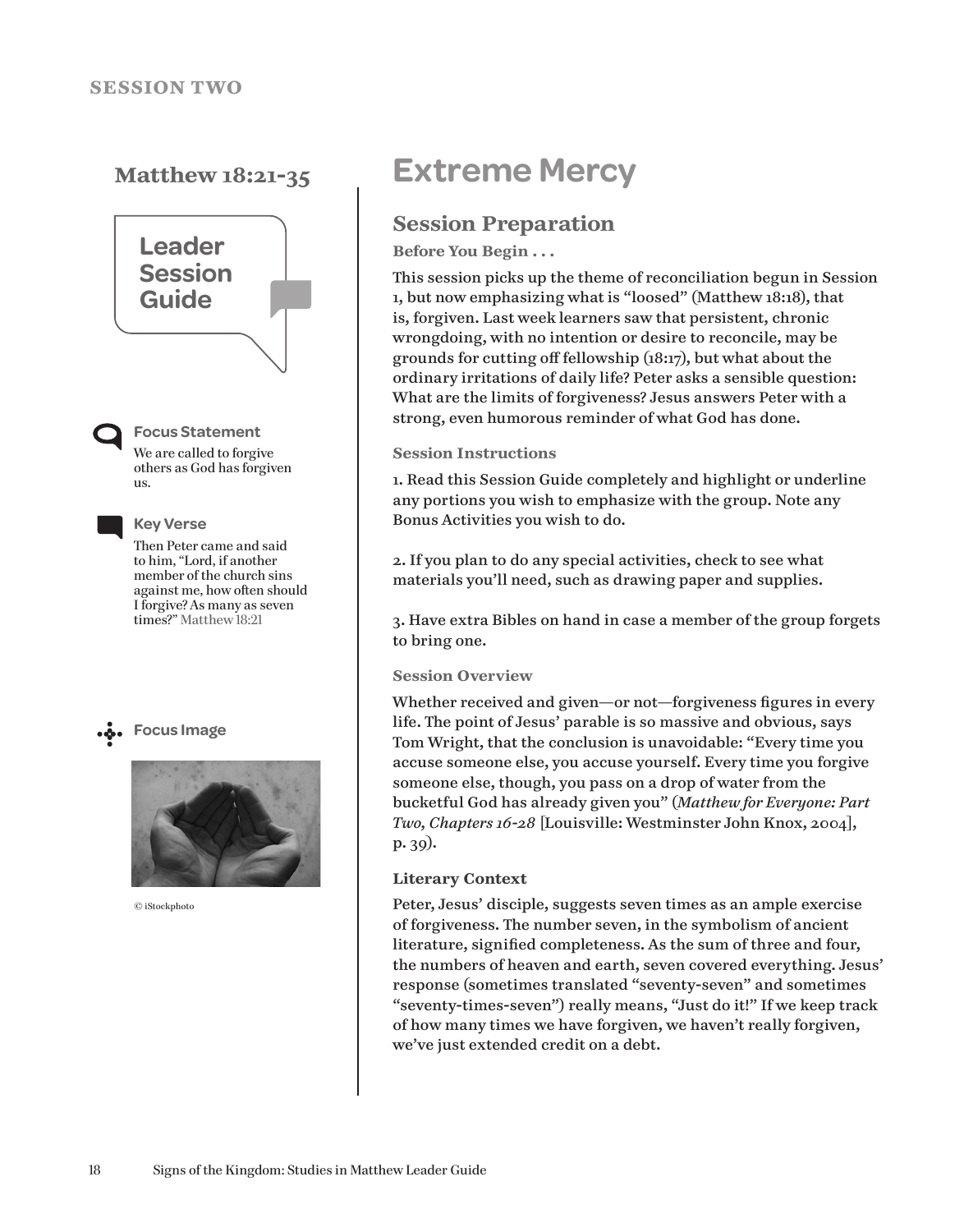Sometimes a story has more power to produce change than a mountain of factual data. Jesus' response to Peter's question continues with a particular kind of teaching story called a **parable**. The word *parable* comes from a Greek word that means comparison, illustration, or analogy. A parable is a short, fictional story used to address universal spiritual or moral issues. The parable sketches a setting, describes an action, and shows the results. Many parables, including this one, involve a character who makes a questionable decision and suffers the consequences.

Consider asking learners what role each character plays in the story. Who is looking out for whom? What in this story is outrageous, humorous, or sobering? Make sure your group wrestles with the closing verse (18:35) in which Jesus solemnly declares that forgiving others "from your heart" is a condition for receiving forgiveness.

#### **Historical Context**

Slaves were part of life in the Roman Empire. Prisoners of war, sailors captured and sold by pirates, and even children sold by their destitute families were forced into slavery. Freedom was possible for slaves whose masters freed them outright or allowed them to buy their freedom with assistance from family and friends.

Jesus' description of the slave with the large debt would have made his listeners laugh. Kings did not enter into business deals with slaves; that would have been absurd. Still more absurd was the amount at stake: 10,000 talents of gold. A single talent was worth more than 15 years of a laborer's wages, so the slave owed more than a free man could earn in 150,000 years! The debt of the second slave, 100 denarii, amounted to only 100 days' wages. The sheer hypocrisy of the forgiven slave was unbearable to both his fellow slaves and to the king, and his debt was reinstated.

To the first slave, the debt owed him was more significant than his own huge debt. This seems absurd to us as we hear the story, and yet the story reveals something about us: we sometimes see the sins of others as far worse than our own. The story also reveals something about God. God's forgiveness is generous and merciful, and is meant to overflow into our relationships with others.

#### **Lutheran Context**

In Martin Luther's time, many of his contemporaries believed that some sins were worse than others, with greater penalties



#### **Parable:**

A succinct story and type of analogy that conveys an important and often complex insight. While fables feature animals, plants, forces of nature, and objects, parables generally focus on human characters. In the Gospels of Matthew, Mark, and Luke, parables are central to Jesus' teaching method.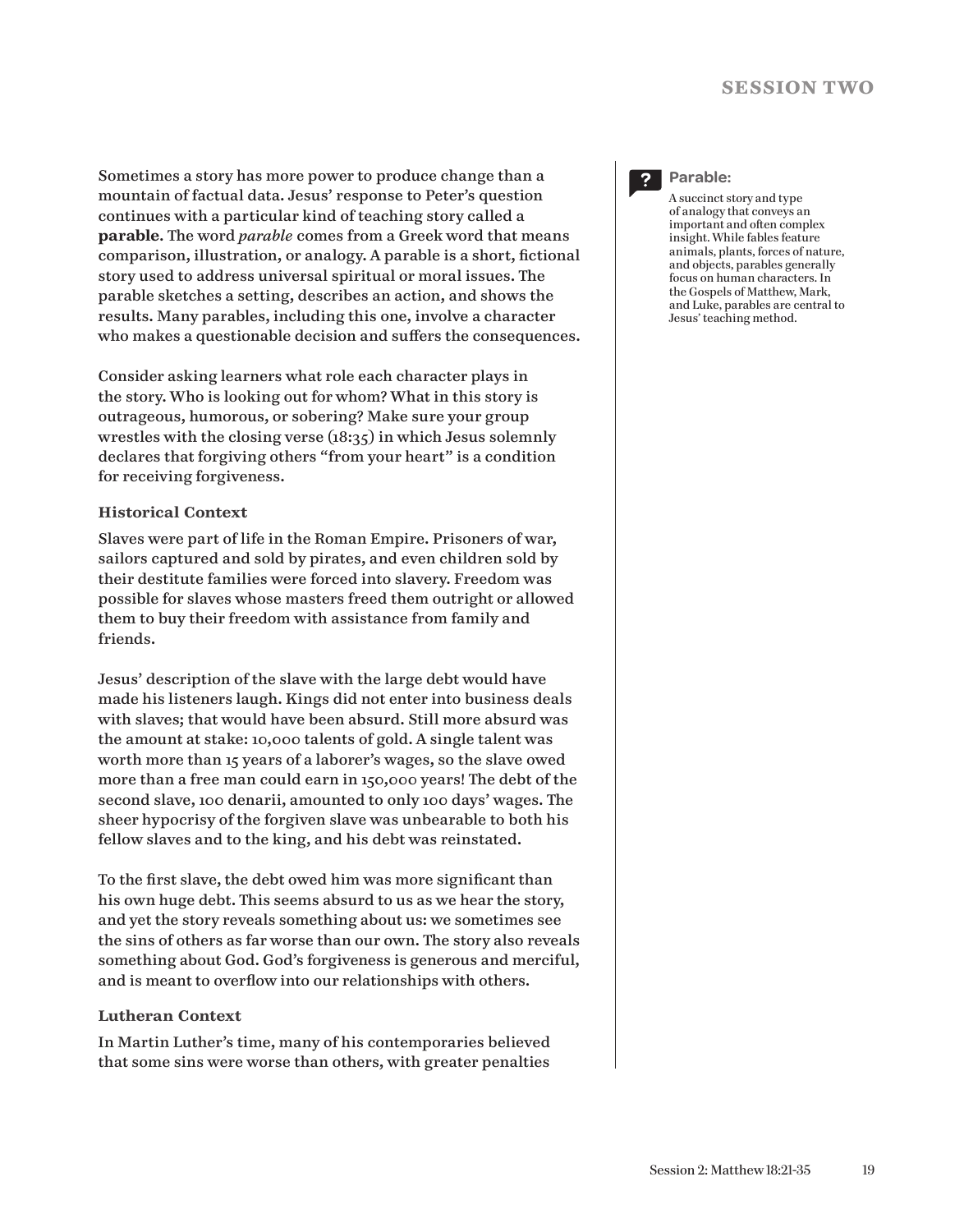attached. Luther's understanding of sin, however, was similar to the understanding presented in the session Scripture text, namely that sin is sin, and all of it is bad for our neighbors and deadly to our relationship with God. Sins may vary in their outwardly observable impact, but all sin spoils God's gift of life and joy and makes sinners unfit for life with God.

Luther emphasized that the extravagant forgiveness of God, like that shown by the king in Jesus' parable, happens not because of anything we do, but because of what God does for us in Jesus Christ. Through God's merciful and generous forgiveness we are not only set free from our sins, we are set free to love and serve our neighbors.

### **Devotional Context**

Forgiveness as a way of life challenges even spiritually mature Christians. Rather than swallowing all resentment or trying to forgive and forget as though nothing happened, the life of forgiveness means allowing the forgiveness we receive from God to stream through us into the lives of others. Jesus makes it clear that this is among the most basic faith practices. If we do not allow forgiveness to flow to others, we soon lose the capacity to receive and respond to God's forgiveness ourselves.

What is it that gets in the way of saying a simple "I'm sorry" or "I forgive you"? Is it a misplaced sense of self-importance, one that leads us to fear a loss of face by apologizing? What do we fear in forgiving? Are we afraid we might lose something that we could hold over another as leverage? Whatever the problem, the New Testament speaks with one voice on this: being forgiven and being forgiving come as a package. We are desperate sinners in need of God's forgiveness. At the same time, we are beloved children of God, sharing God's forgiveness with others.

### **Facilitator's Prayer**

*Merciful God, to spend this session talking about forgiveness means I have to come clean with you now. You know who and what I am. You know how I struggle to be the person you want me to be. If I have wounded anyone, help me apologize. If anyone has wounded me, help me forgive with a glad and generous heart, as you have forgiven me. By your grace let me be willing to be seen for what I am, a forgiven sinner, a child of your own redeeming. Amen.*

an m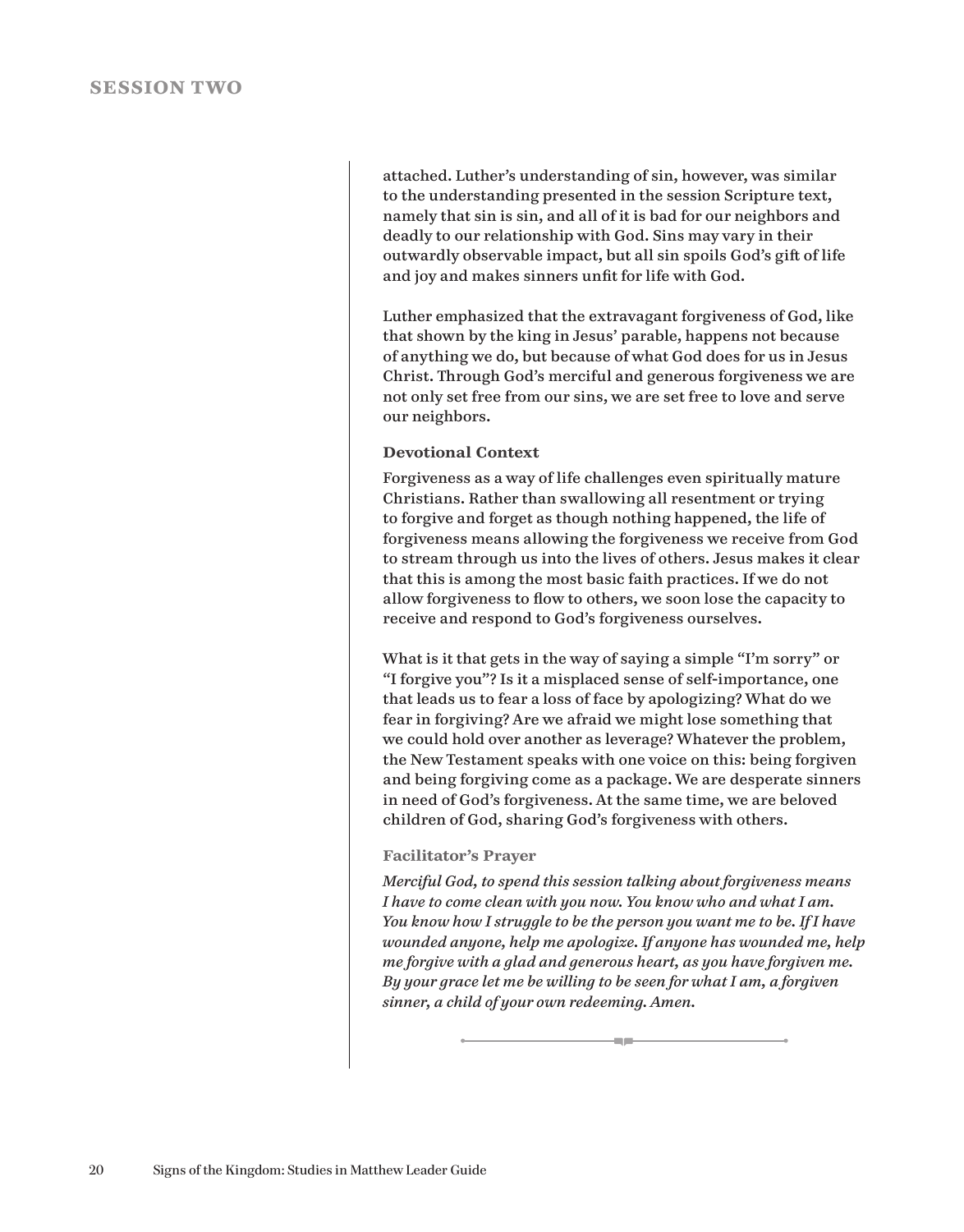# **Gather (10–15 minutes)**

### **Check–in**

Welcome and introduce any newcomers. Invite learners to share completed homework or any new thoughts or insights about the last session. Be ready to give a brief recap of that session if necessary.

### **Pray**

*O Lord Jesus, because, being full of foolishness, we often sin and have to ask pardon, help us to forgive as we would be forgiven, neither mentioning old offenses against us, nor dwelling upon them in thought, nor being influenced by them in heart; but loving each other freely, as you freely love us; for your name's sake. Amen.* (Christina Rosetti, in *Communion of Saints*, ed. Horton Davies [Grand Rapids, Mich.: Eerdmans, 1990])

# **Focus Activity**

Study the Focus Image. Hold your own hands in the same position. Are these hands giving or receiving? American educator and civil rights leader Mary McLeod Bethune once said, "As I give, I get." How might the same thing be true about forgiveness?

# **Open Scripture (10–15 minutes)**

Use a broad, shallow bowl filled with sand as a centering place. Have votive candles on hand, one for each participant. Before reading the session Scripture text, light a candle and place it in the center of the bowl of sand. Invite participants to light candles from this center candle and place them in the sand as a sign of their longing, kindled by the Spirit, to receive the light of God in the Word. When each has placed a candle, read the text slowly, so that each word may be savored.

# OR

Have one person read the text slowly, stopping briefly after each verse to allow listeners to reflect and jot down questions or images.

**Read Matthew 18:21-35.**

• When you heard Jesus' answer to Peter's question, what went through your mind?

# **Tip:**

If in the last session group members committed to praying for a relationship in which they are experiencing tension, be sure to ask how that is going. Even if there hasn't been reconciliation at this point, participants may have experienced a kind of

healing of their own hearts.



# **Tip:**

Prepare participants for entering into a time of prayer. Invite them to sit comfortably, relax, and become mindful that they are in God's presence.



# **Tip:**

Invite participants to hold their hands open and raise their arms up toward their heads. Then ask them to lower their arms, extending their open hands in front of them. Finally, have them extend their open hands downward, toward their knees. Whether giving or receiving, the open hands gesture generally looks the same. The movement of forgiveness from God, through believers, to others is a continuous flow.



**Tip:**

Be aware of local fire regulations, and do not leave burning candles unattended. As an alternative, battery-operated candles may be used.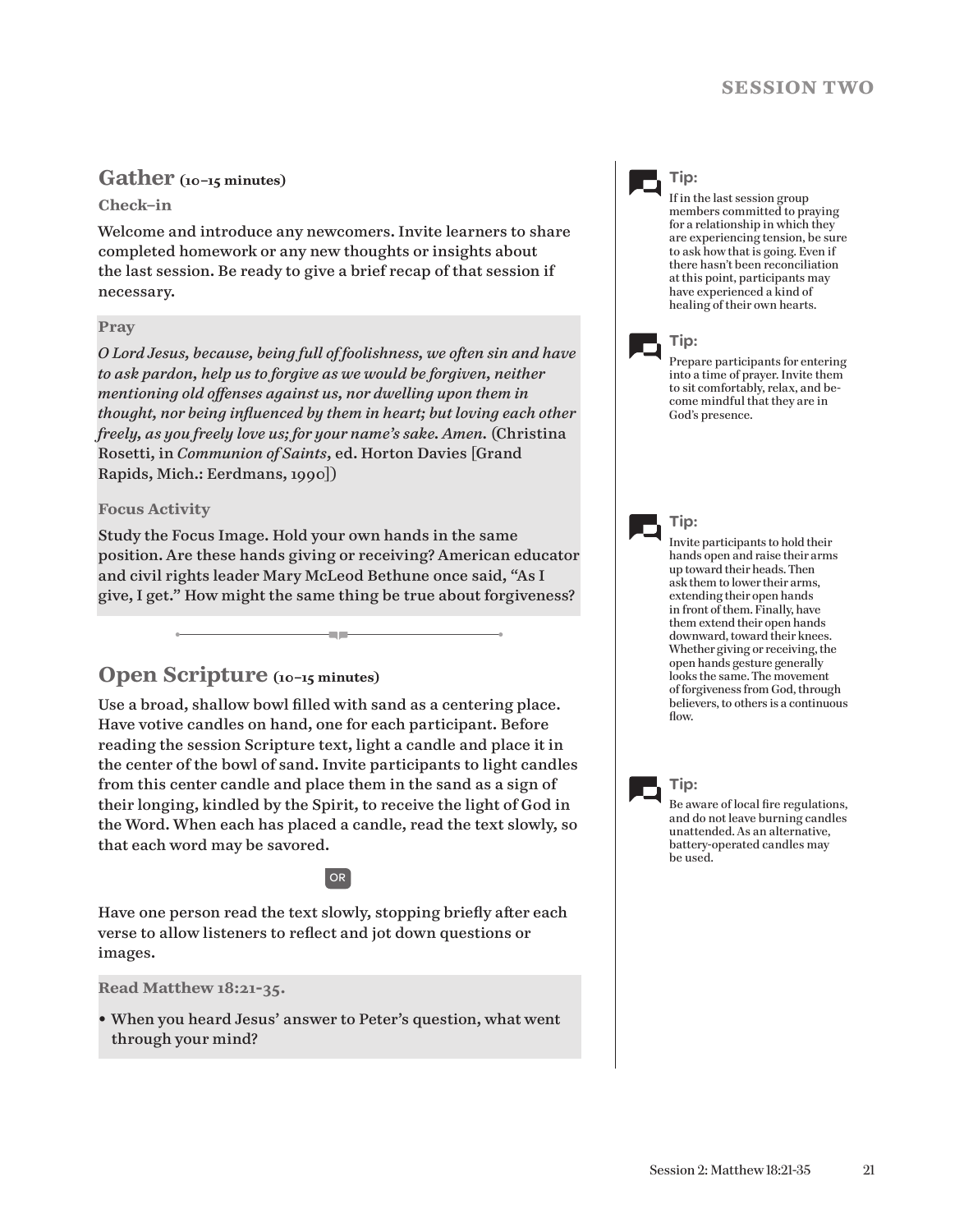

Occasionally learners will struggle to understand why Jesus would tell a story that didn't really happen. Jesus uses parables as illustrations or analogies meant to tell an eternal truth about God rather than factual details about one moment in time.



#### **Bonus Activity:**

Commission participants to create and present their own parable to express something about God's forgiveness. If there are more than six participants, form two or more parablemaking groups. Allow 5-8 minutes for participants to prepare their presentation, and provide a box of props (hats, scarves, miscellaneous objects) if possible.



#### **Bonus Activity:**

Ask participants to compare last week's text, Matthew 18:15-20, with 18:21-35. In Matthew 18:17 Jesus allows for the breaking off of a relationship with one who will not repent and be reconciled; in today's text Jesus teaches limitless forgiveness. Use the discussion to point out that forgiveness is an individual action, while conflict resolution is about the community. Even if a relationship is broken beyond repair, forgiveness can still happen, and indeed must, if the injured party is to find peace.



Members of your group will not have met many kings or slaves. Help them identify people with similar roles or levels of power in society today. Perhaps a king compares to a CEO? Ask the group who they consider the truly powerless in our own society.

- What caught your attention as you heard the parable in Matthew 18:23-35?
- What questions do you have about this text?

# **Join the Conversation (25–55 minutes)**

#### **Literary Context**

1. In Matthew 18:21-22, Peter wants to know what is expected of him when it comes to forgiveness. When he proposes "seven times," he may think he is being generous. Jesus, however, ups the ante significantly with his reply.

- How would you assess the quality of a relationship in which each offense and each act of forgiveness is somehow recorded?
- Reread Matthew 18:21-22. Jesus' answer to Peter's question is sometimes translated as "seventy-seven" and sometimes as "seventy-times-seven." In ancient times the number seven signified completeness. What might this mean for how often Jesus calls us to forgive?

2. Jesus continues his answer to Peter's question in a teaching story called a parable. Parables themselves are not intended to be historically factual, but Jesus told them as a way to convey vital truths. Look at the overall action, rather than minute details, to grasp what a parable is saying.

- Reread Matthew 18:23-35. What exactly was it about the slave's behavior that outraged the king?
- Notice the reactions of the other servants. What can you surmise about their relationship with the forgiven servant and with the king?

#### **Historical Context**

1. In the Roman Empire, prisoners of war, sailors captured and sold by pirates, and even children sold by their destitute families were made slaves. They lived under extremely harsh conditions and received no wages. Slaves and their family members could be bought or sold on a whim, and little was done to regulate their masters' care. Masters could, however, free their slaves or allow them to purchase their freedom with help from family and friends.

• Jesus' hearers would have been acquainted with the practice of slavery. What in this parable would have surprised these hearers or sounded absurd to them?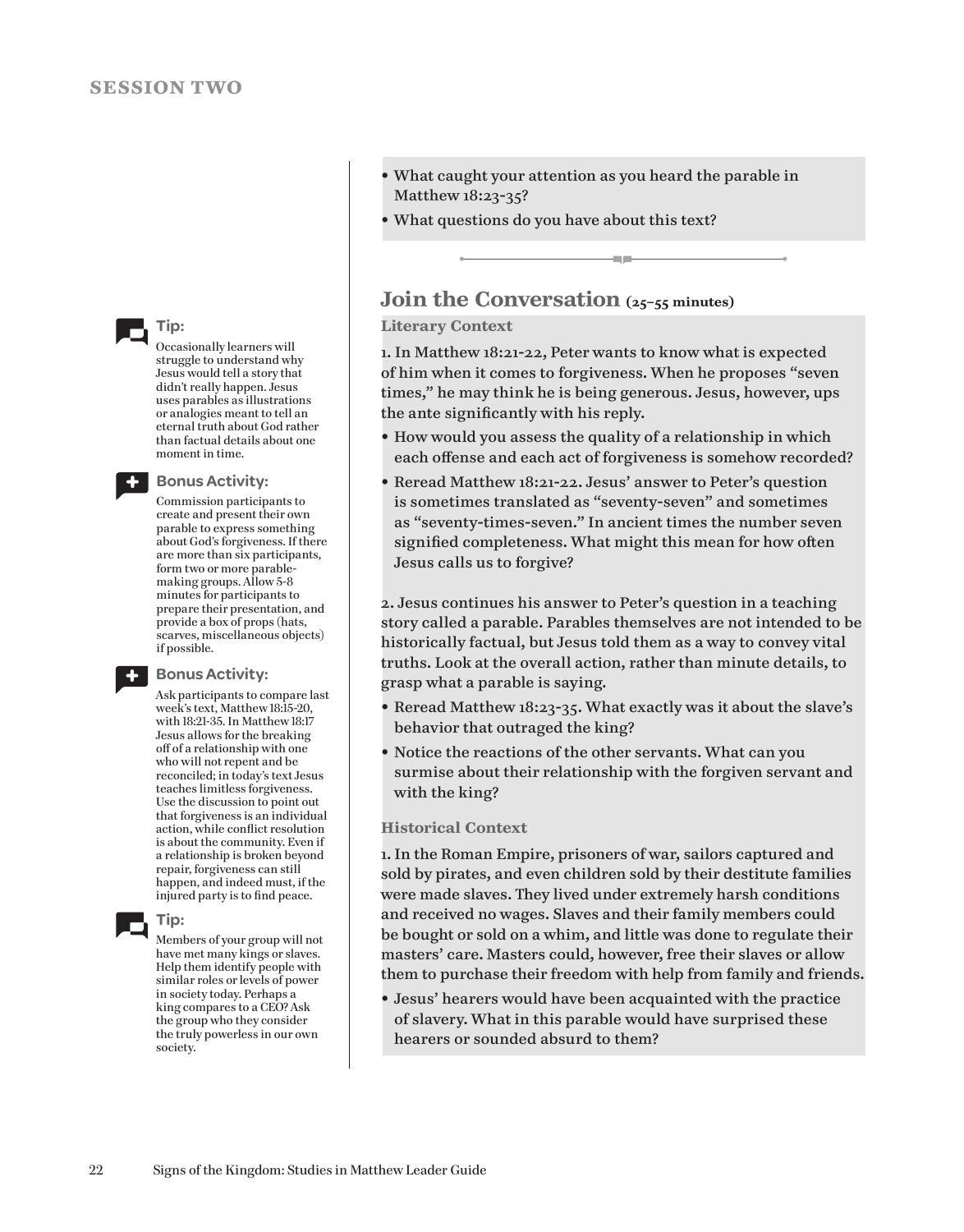2. One talent of gold equaled more than 15 years of wages for an average laborer, and the slave's debt was 10,000 talents! In comparison, a denarius equaled about one day's wages, and his fellow slave's debt was 100 denarii.

- How does the huge difference between these two debts affect your understanding of the parable?
- Talk about what a heavy debt load, financial or spiritual, can do to a person's outlook on life. What happens to a person's outlook when he or she gets out of debt?

### **Lutheran Context**

1. Many of Martin Luther's contemporaries believed that some sins were worse than others and deserved greater penalties. Luther, however, believed that sin is sin. We may observe differences in the impact of various sins, but all sin is bad for us and our neighbors and deadly to our relationship with God. It spoils God's gifts of life and joy. We are set free from sin only by the extravagant forgiveness of God through Jesus Christ. This also sets us free to love and serve our neighbors.

• Review the parable in Matthew 18:23-35. How does Luther's understanding of sin compare to this? What impact does sin have on the relationships described in the parable?

2. The Lutheran tradition emphasizes the sheer generosity and love demonstrated in what Jesus has done for all people. Luther's explanation of the Second Article of the Apostles' Creed is an example of this.

- Read the Second Article of the Apostles' Creed and the explanation from Luther's Small Catechism (see *Luther's Small Catechism with* Evangelical Lutheran Worship *Texts* [Minneapolis: Augsburg Fortress, 2008], pp. 14-15; or ELW, p. 1162).
- In your own words, what has Jesus done? What motivated him to do this?

# **Devotional Context**

1. New Testament scholar Tom Wright says that forgiveness is like the air in your lungs—there's only room for you to inhale the next lungful after you've exhaled the previous one (*Matthew for Everyone: Part Two, Chapters 16-28* [Louisville: Westminster John Knox, 2004], p. 40). If we refuse to breathe forgiveness on others, we will not do well ourselves. Jesus teases Peter a bit with "seventy times seven." It's as if to say, "Sure, but who's counting?" If we spend our lives tallying all the slights, real or



# **Bonus Activity:**

Show one or two video news clips or newspaper clippings of individuals, firms, or nations demanding what they are owed. Ask the group to compare and contrast those typical approaches with the conduct of the king in the parable.



#### **Bonus Activity:**

The only "payback" God wants is that we pass along the sacred grace and generosity we have received. Have the group generate a list of concrete ways a person could realistically "share the grace" in everyday life. Remind participants that forgiveness is never a substitute for accountability, but it is the way to move forward after someone has done wrong.

### **Tip:**

Have available copies of Luther's Small Catechism or ELW.



#### **Bonus Activity:**

In Luther's Small Catechism, read the Fifth Petition of the Lord's Prayer and its explanation (ELW, p. 1164). Ask the group to identify at least two points of similarity with Matthew 18:23-35.



#### **Bonus Activity:**

Think of the children and youth in your congregation. What would your group tell them, if it could, about forgiving and being forgiven? Consider distributing note cards and inviting participants to write words of encouragement to young people in your congregation's Sunday school or youth group.



Learners may hear Jesus' challenge to forgive in different ways because we hear it differently at different points in our faith journeys. Although participants cannot solve problems for one another, they can listen with care and sensitivity. If someone needs more support than the group can provide, however, speak with that person privately after the session. You might suggest that he or she talk with the pastor as well.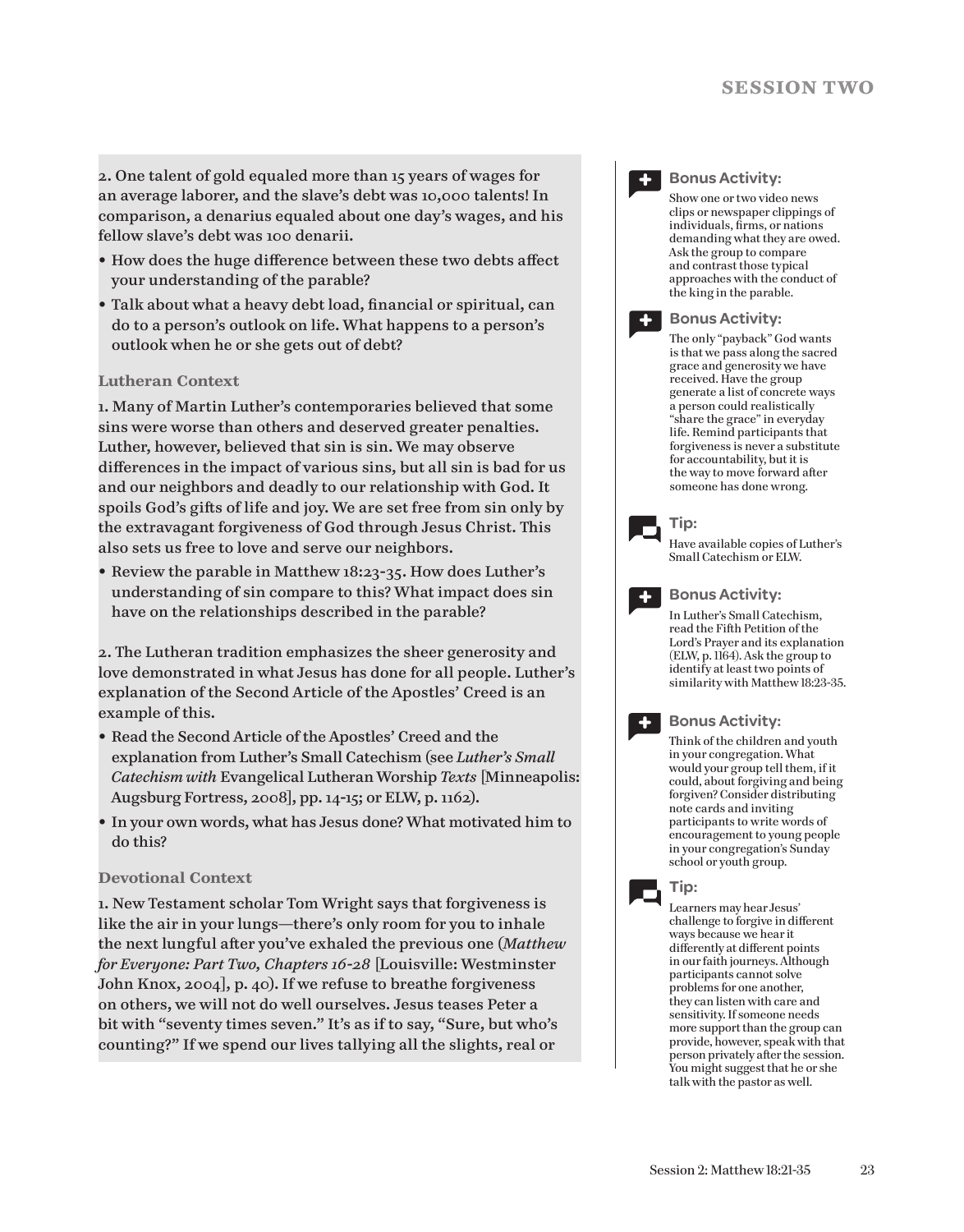# **session Two**



#### **Bonus Activity:**

Explore the way that South Africa learned to move past the violence and hatred of the apartheid years by showing this ten-minute video of Archbishop Desmond Tutu discussing the South African Truth and Reconciliation project: http://www.linktv.org/ video/2808.



If your group is open with one another, consider inviting the group to pray aloud for one another's specific needs, particularly those related to forgiveness.

imagined, with which others wound us, we have not yet learned forgiveness.

- How does it feel to be forgiven by God or another person? How does it feel when you refuse to forgive someone?
- Why is it important to take forgiveness in and breathe it out?
- Make a list of ways you can respond to the gift of God's forgiveness.

2. Read or sing "There's a Wideness in God's Mercy" (ELW 587/ 588). As you savor the beautiful words, look for expressions of the same extravagant love described by Jesus in Matthew 18:23-35.

#### **Wrap–up**

1. If there are any questions to explore further, write them on chart paper or a whiteboard. Ask for volunteers to do further research to share with the group at the next session.

2. Have the group respond to these questions: What have you learned about forgiveness today? How do you plan to carry it into daily life with you?

#### **Pray**

*O most amazing God, you have poured out your love for us with an extravagance we cannot understand, and poured your grace into our open hands like rain. Guard our hearts from acting as though your generous love is ours to hoard. Inspire us instead to let it pour through us to all those whom you love. For Jesus' sake. Amen.*

# Extending the Conversation (5 minutes)

**Homework**

1. Read the next session's Bible text: Matthew 20:1-16.

2. Make a list of all the ways in which you have experienced forgiveness in the past year, and name the persons through whom it has come to you. Pray through this list with gratitude.

3. No one can pay back God's generosity or even the kindness of our fellow human beings. You can, however, find a way to pay it forward. Plan something generous and gracious you can do for one or more persons in the week ahead. Then just do it.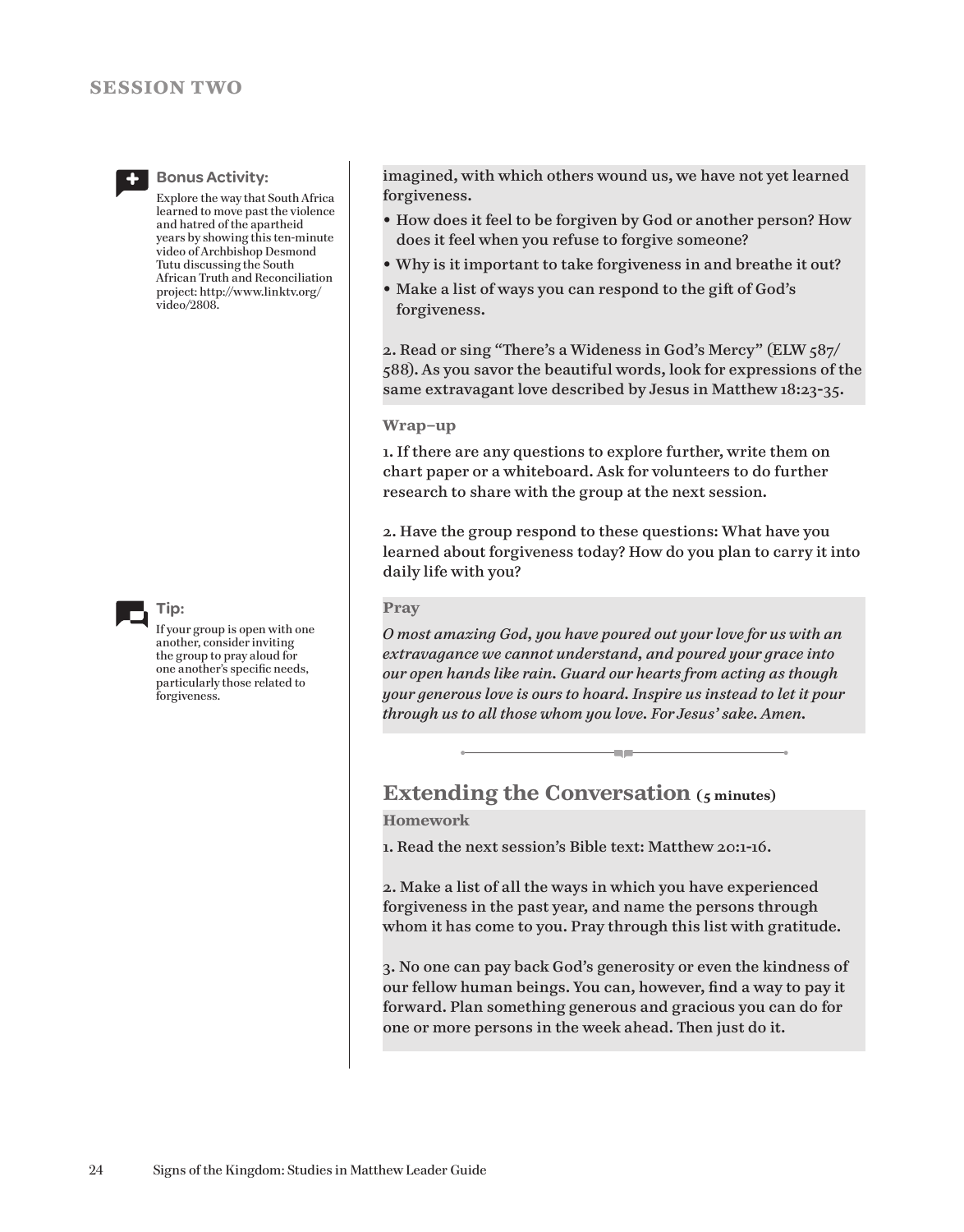# **session Two**

#### **Enrichment**

1. Discover Mary McLeod Bethune. Born in 1875, this daughter of former slaves became a notable educator, author, and African American civil rights leader. She endured and forgave ignorance and racial hatred, pressing on to become the founder of a university and an advisor to President Franklin Roosevelt. This online article will get you started: http://en.wikipedia.org/wiki/ Mary\_McLeod\_Bethune.

2. Forgiveness not only honors God, it's good for one's health. The benefits include lower blood pressure; fewer symptoms of depression, anxiety, and chronic pain; as well as lower risk of substance abuse. Find out more at http://www.mayoclinic.com/ health/forgiveness/MH00131.

3. Watch the film *Changing Lanes* (Paramount Pictures, 2002), which speaks to the capacity for evil, as well as the need for forgiveness, inside each of us. Two ordinary men (a Wall Street lawyer played by Ben Affleck and a recovering alcoholic played by Samuel L. Jackson) enter a vortex of retaliation because of a car accident.

**For Further Reading**

*Matthew for Everyone: Part Two, Chapters 16-28* by Tom Wright (Louisville: Westminster John Knox, 2004).

*No Future Without Forgiveness* by Desmond Tutu (New York: Image/Doubleday, 1999).

Available from augsburgfortress.org/store:

*Fire of Grace: The Healing Power of Forgiveness* by Richard W. Rouse (Minneapolis: Augsburg Books, 2005).

**Looking Ahead**

1. Read the next session's Bible text: Matthew 20:1-16.

2. Read through the Leader Guide for the next session and mark portions you wish to highlight for the group.

3. Make a checklist of any materials you'll need to do the Bonus Activities.

**Tip:**

Call attention to the Enrichment activities, each of which takes up the transforming power of forgiveness in real-world conditions.